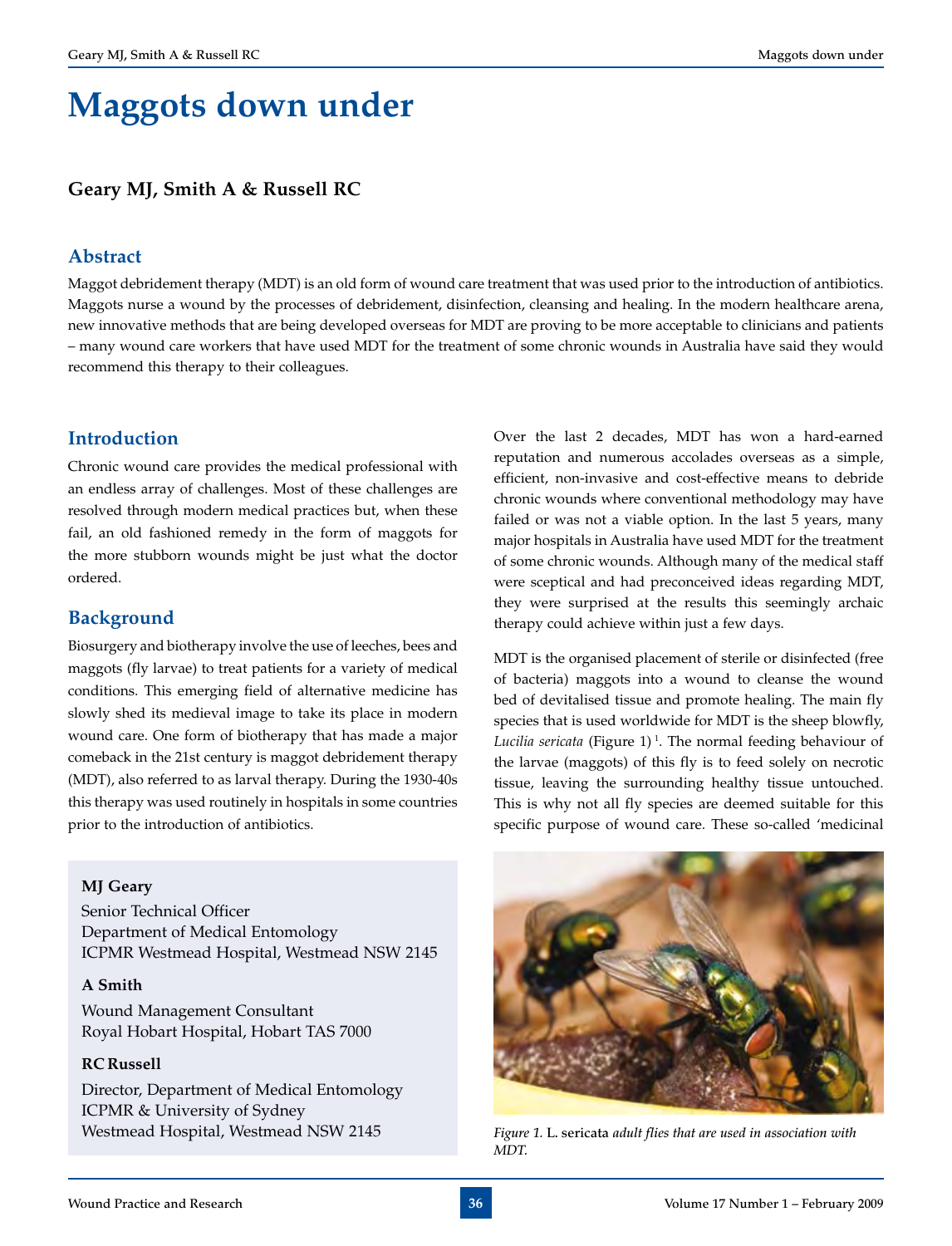maggots' can benefit a wound by reducing the necrotic tissue, removing the pathogenic bacteria, and aid in the healing process by stimulating the growth of healthy granulation tissue 2.

## **History of MDT**

Various native peoples, including the Australian aboriginal Ngemba, a tribe of western NSW 3, knew of the healing powers of maggots. Historical details of battles fought centuries ago indicate the medical profession have long expressed an interest in the effects of maggots in wounds. However, during the American Civil War, Confederate army surgeon JF Zacharias is thought to have been the first to intentionally use maggots for wound cleaning 4.

Planned experimentation involving the placement of maggots into flesh wounds of patients was not undertaken until the late 1920s when William Baer, an orthopaedic surgeon from the John Hopkins University in Baltimore, Maryland, began his treatments. His experiments encompassed the use of maggots from several different blowfly species, one of which was the blowfly *L. sericata*. Baer's unorthodox approach to wound care was highly successful and was subsequently adopted in many hospitals throughout Canada, USA and Europe during

the 1930s to early 1940s<sup>5</sup>. Medical journals from this period indicate that a range of afflictions were treated successfully with MDT including osteomyelitis, abscesses, carbuncles, burns, cellulitis, gangrene and leg ulcers  $^6$ .

A survey of larval therapists in USA and Canada undertaken by Robinson during this time indicated that most doctors had a favourable opinion of MDT, although some objected to the high costs of maggots and the application of the cumbersome containment devices used to restrict the maggots' movements 6. In the 1930s maggots were mass produced by some hospitals and at least two pharmaceutical companies, including Lederle Laboratories in the United States of America**.** During this period, 1000 sterilised maggots were advertised for US\$5 (equivalent to about US\$100 today) 6. However, by the mid 1940s, MDT was being used infrequently as antibiotics and modern surgical techniques began to be introduced <sup>7</sup> .

Several decades passed before MDT was revisited as a viable treatment for chronic wounds. Early clinical trials indicated MDT still offered several benefits over its modern counterpart of wound care 7. For example, this non-invasive therapy can be undertaken at medical centres, outpatients  $8$ or through a home visit by trained nurses, an action that can

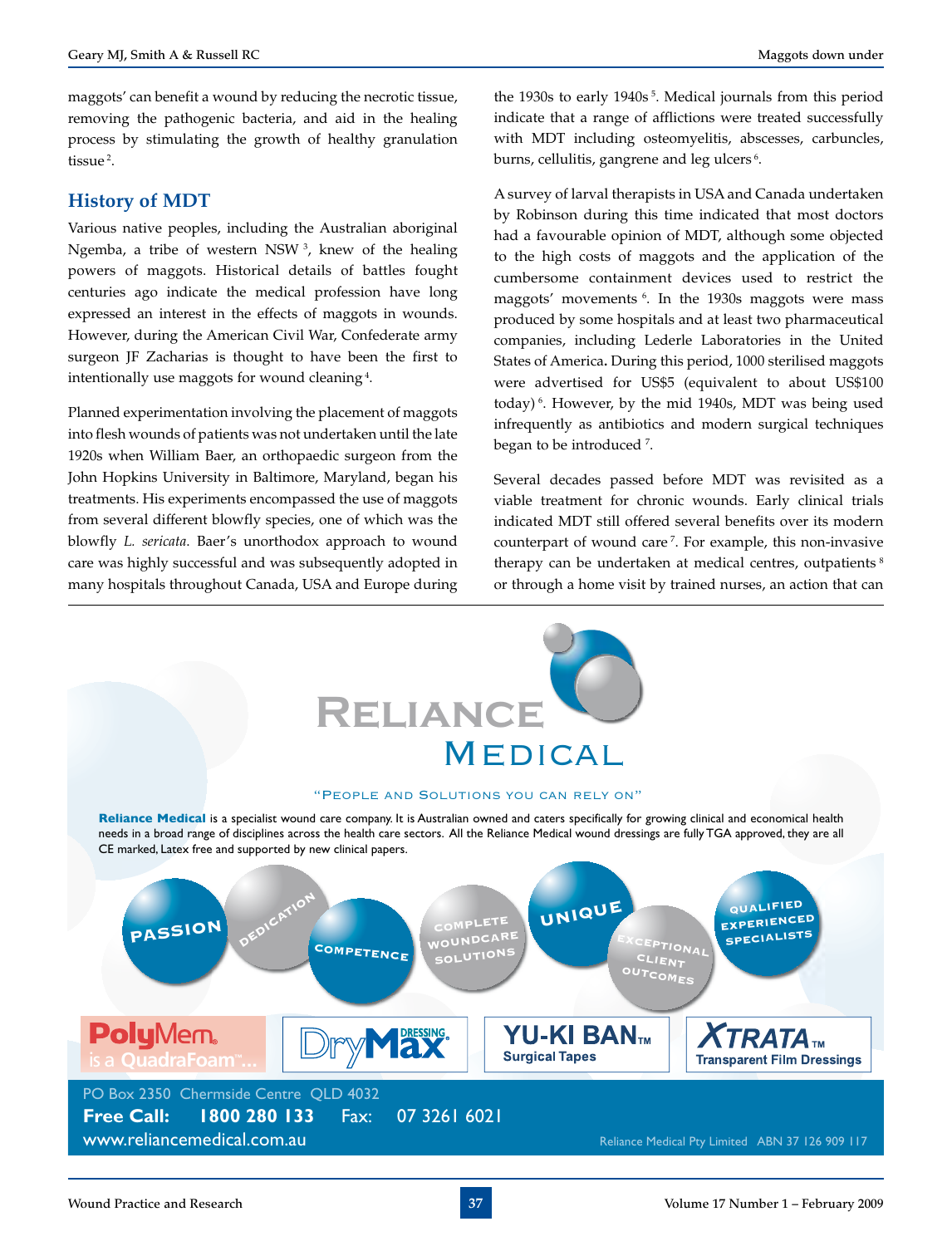often avoid a future trip for the patient to theatre for surgical debridement. This therapy can also provide the patient with more independence <sup>9</sup> plus has the added bonus of delivering a major cost benefit to the health system. It is unaffected by other treatments such as systemic antibiotics, x-rays and hyperbaric treatment, and has few side effects. The odour levels that are often associated with these chronic wounds can be reduced, which in turn improves the patient's quality of life 10. MDT is able to fast-track wound closure, and is effective in preparing the wound bed for treatment with other wound healing modalities<sup>11</sup> such as topical negative pressure.

## **What's new about MDT**

The new millennium has seen major changes for MDT, with several innovative methods being developed for delivering the maggots. Usually, MDT was performed using the classical system of 'free-range' maggots, wherein the larvae were confined to the wound site by dressings; however, escaping maggots were a common problem. In 2002, the 'Biobag' 12 system (a containment bag) was introduced. With this device the maggots are heat sealed into a fabric pouch that enables the flow of secretions from the maggots to the wound site 13. The Biobag system is easy to position and remove from the wound site, and has several advantages, including secure containment and control of maggots, plus the added bonus of reduced visibility of the fly larvae. More recently the BioFOAM dressing was released, which, according to the manufacturer, claims to provide "a physical environment that appears to markedly stimulate the activity and development of the maggots whilst assisting with exudate management" 14.

These techniques have assisted MDT to become a more simple form of wound care that is acceptable to patients and clinicians through concealment 12. Although MDT is not a cure for all wounds, this therapy has been shown to be very effective for pressure ulcers (bed sores), venous stasis ulcers, neuropathic foot ulcers (like diabetic foot ulcers) nonhealing traumatic and post surgical wounds and burns 15. Life threatening conditions such as temporal mastoiditis and gangrene have also been treated successfully with MDT after unsuccessful treatments with antibiotics and surgery 16.

In 2004 MDT reached several medical milestones. Approval was granted in the UK for doctors to prescribe maggot therapy as an accepted procedure for wound care on their national health system. The granting of this approval was estimated to save \$2.5 billion per year to Britain's National Health Service 17. In the same year, the United States Food and Drugs Administration (FDA) granted permission for "the production and distribution of medical maggots" to be marketed as a medical device for wound care 18. This decision had an immediate effect, with the demand for MDT doubling, and it is predicted that MDT will steadily increase in the future.

During 2005, in Europe alone, it was estimated that approximately 30,000 MDT treatments were undertaken 19. There are now over a dozen countries that routinely utilise medical maggots for wound care; several of these countries have a mass production plant that provides a constant source of medicinal maggots. The interest in MDT has driven a demand for information on this topic; short courses in MDT are now available within USA and UK. In addition to this, most countries, including Australia, now cover MDT within the teaching curriculum for nursing and other related medical fields.

## **MDT in Australia**

Increased awareness and exposure to the benefits of MDT has gained the attention of many healthcare workers throughout Australia. The Department of Medical Entomology at Westmead Hospital has fielded many enquiries relating to MDT since the late 1990s. The enquiries and public interest encouraged the establishment and maintenance of a colony of *L. sericata* to produce disinfected maggots for the specific purpose of wound care 20. In the late 1990s, MDT was provided for several patients within Australian healthcare facilities, but in most cases it was viewed as salvage therapy prior to amputation.

As more information has filtered through, and increased numbers of medical staff have encountered MDT, the considered use of MDT has slowly changed and it is now viewed in a more positive light as an alternative therapy for cleansing sloughy wounds. At the Royal Australasian College of Surgeons Annual Scientific Congress at Perth in May 2005, the results of a trial were presented where MDT was used on nine patients in a Tasmanian hospital<sup>21</sup> and the chief executive of the hospital stated "the treatment has been excellent and very successful"<sup>22</sup>.

In the last 4 years, the Medical Entomology Department at Westmead Hospital has supplied disinfected maggots (Figure 2) for patients in many major hospitals in all states throughout Australia as well as to other countries, including three teaching hospitals in Japan. The Department currently produces only limited quantities of disinfected maggots as per the methodology that Sherman & Wyle outlined for low cost rearing in hospitals and clinics<sup>23</sup>. This provision of disinfected maggots is at present relatively restricted by available resources as the low profile and indifferent image of MDT, and the lack of clinical trials within Australia, have prevented the expansion of this potentially valuable service.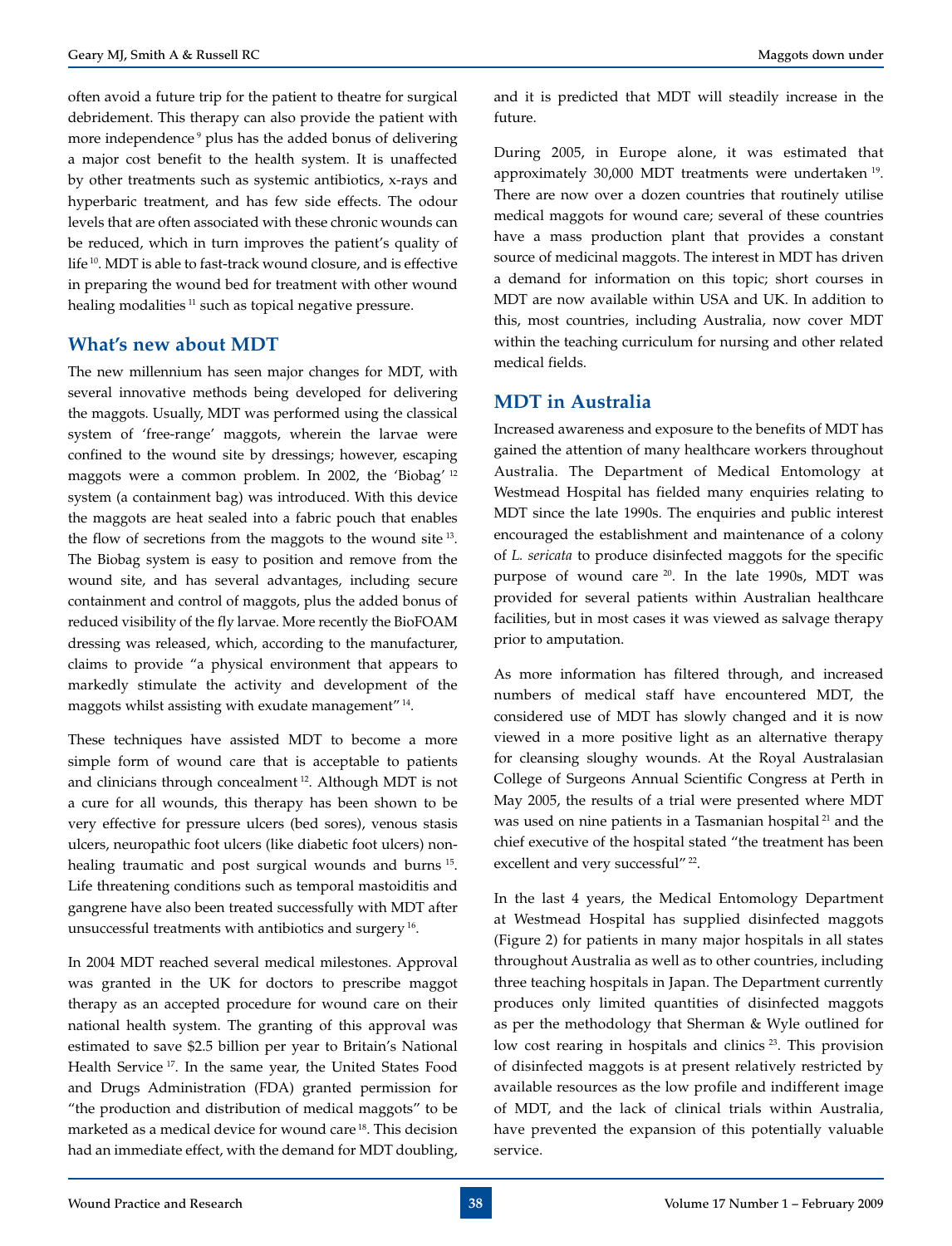

*Figure 2. Vials of early second instar* L. sericata *maggots used in wound debridement.*

To gauge the interest and success of MDT within Australia since its introduction in 2004, 10 healthcare facilities (which included several major hospitals and other medical centres) that had used MDT during 2006 were supplied with a questionnaire (Table 1). A total of 60% of the surveys were completed; these indicated that a total of 22 patients from six healthcare facilities throughout Australia had undergone MDT during 2006. Each wound care worker that completed the survey considered the outcome of MDT on the patient to be a good or excellent result.

All of the patients were elderly with ulcers located on the limbs or feet, with the exception of one patient with a wound on the sacrum. Side effects were minimal; one patient complained of increased pain which was controlled with analgesia, another patient experienced a crawling sensation. In each case, traditional wound care therapies had been used prior to MDT, these included vacuum dressings, silver dressings and hydrogels, with only two of the patients undergoing surgical debridement. Objections from assisting nursing staff were experienced in three cases and, at one hospital, some of the nurses refused to participate in the wound management. However, the feedback from the patients that had undergone MDT was positive in all cases surveyed. The survey indicated that each wound care worker that had used MDT would consider using it again, and thought it to be a fast and costeffective treatment. Each participant surveyed stated they would recommend MDT to their colleagues.

A case study of a patient with a diabetic foot ulcer that underwent MDT at the Royal Hobart Hospital Tasmania is presented below.

## **Using MDT for the treatment of a diabetic foot ulcer: a case study**

MDT has been used at the Royal Hobart Hospital since January 2004 when the first batch of maggots was imported

#### *Table 1. Questionnaire*

**In order to gauge the success of maggot debridement therapy (MDT) in Australia, we are asking our customers to complete a short questionnaire**

1. Would you consider the results you achieve through MDT a … (please check ONE box only)

| $\Box$ Failure     | D Poor result      |
|--------------------|--------------------|
| $\Box$ Good result | □ Excellent result |

- 2. How many patients have you treated with MDT? Please use one survey form per patient
- 3. Details of MDT patients:
- a. Were they a diabetic patient?  $\Box$  Yes  $\Box$  No
- b. Age group?  $\Box$  40-50  $\Box$  51-60  $\Box$  61-70  $\Box$  Other
- c. Type of wound treated
- d. Where was the wound located?
- 4. Did the patient complain of any side effects, e.g. pain or crawling sensation? If so, did the treatment cease as a consequence?
- 5. Would you use MDT again?  $\Box$  Yes  $\Box$  No If not, could you share your reasons why?
- 6. Did you have any objections from your staff or patients in relation to this therapy?  $\Box$  Yes  $\Box$  No
- 7. Did you find the treatment cost-effective?  $\Box$  Yes  $\Box$  No Comments, if any:
- 8. What other therapies were used prior to or in conjunction with MDT?
- 9. Would you consider MDT a relatively fast or slow method of wound care?  $\Box$  Fast  $\Box$  Slow Comments, if any:
- 10. Did you find the MDT instruction sheet helpful? Q Yes Q No Comments, if any:

Thank you for your valuable feedback.

from the Department Medical Entomology at Westmead Hospital. As the first Australian hospital to use this resource, it has now treated approximately 65 patients, with the majority having diabetic neuropathic foot ulcers. MDT has also been used on several occasions prior to skin grafting and also to rescue an infected split skin graft.

The first patient selected for MDT at the hospital highlighted the usefulness of this therapy as part of his complex multidisciplinary care plan. Mr B was a 60-year-old man with a 21-year history of type 2 diabetes mellitus. His past medical history included peripheral vascular disease, hypertension and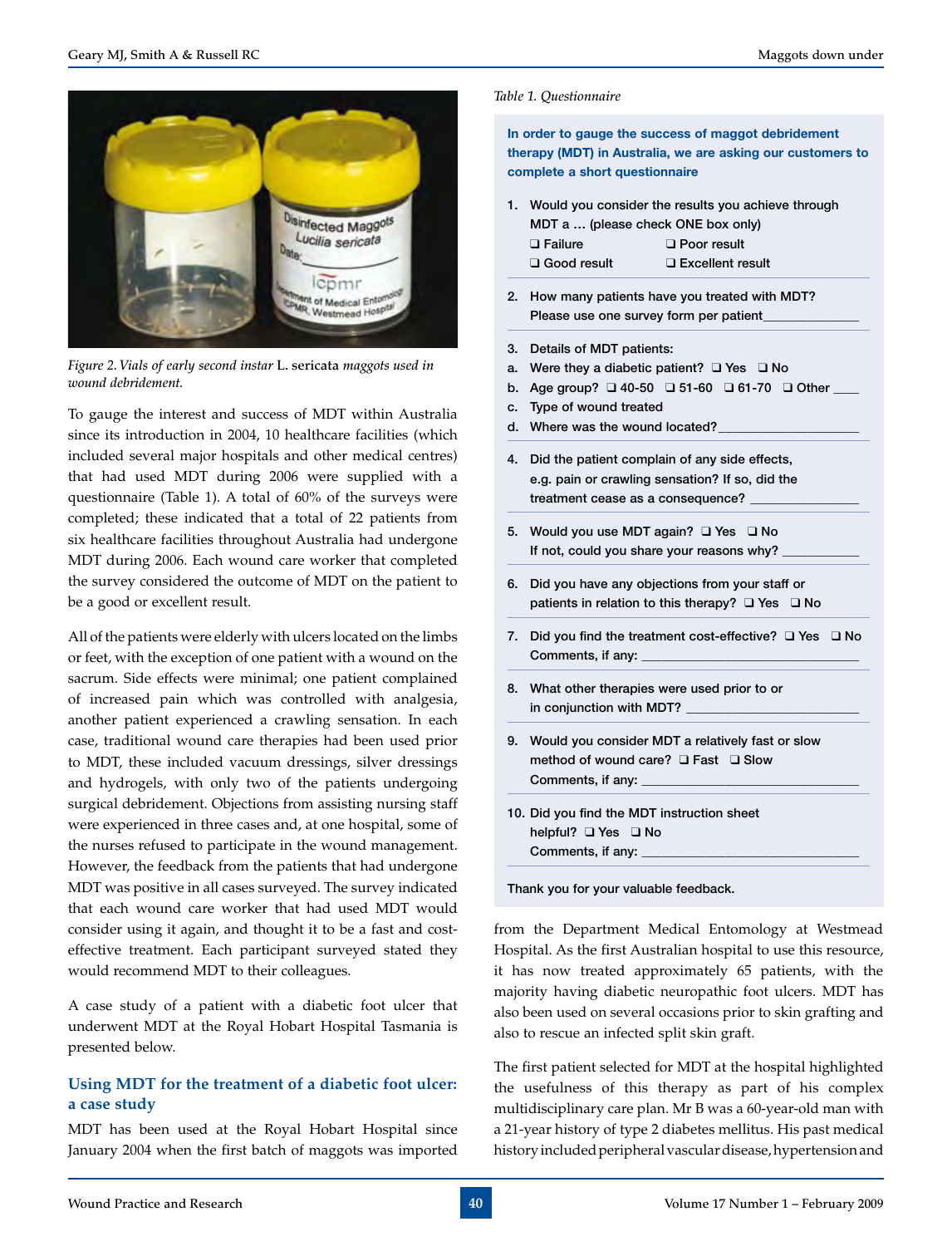hyperlipidemia. He presented to the emergency department with an ulcer on his left lateral heel. This wound was of 4 months' duration following a minor traumatic injury which had failed to heal. He was febrile, felt systemically unwell, his c-reactive protein level was 204, his haemoglobin was 87 and there was purulent discharge from the wound. Blood sugars ranged from 22-30. The signs of inflammation and infection are absent or reduced in many diabetic patients 24. Diabetics have impaired neutrophils, fibroblasts and leukocyte activity as well as impaired migration and action of inflammatory cells to the wound site increasing the risk of infection 25. The presence of symptoms usually suggests substantial tissue damage or abscess development<sup>26</sup>.

In Australia approximately 520,000 people are diagnosed with diabetes and it is estimated that at least this number again are undiagnosed<sup>27</sup>. In 2000-2001, the National System for Monitoring Diabetes reported the total health expenditure on diabetes in Australia to be \$814 million. The most common reason for hospital admission for diabetics is foot complications. In Australia there are about 2,629 diabetes-related lower limb amputations every year 28. National guidelines recommend that people with diabetes with foot ulcers or with high-risk feet be cared for by a multidisciplinary service. There is level 111-2 evidence that such a team can reduce ulceration and amputation in people with high-risk feet 29. The Royal Hobart Hospital has a multidisciplinary high-risk foot clinic which coordinates the care of these patients.

Urgent and expert care was required by Mr B in order to prevent lower leg amputation. He was admitted for inpatient care and an urgent vascular review was organised. Intravenous antibiotics were commenced. An arterial doppler ultrasound showed occlusion of the superficial femoral artery and 50-70% narrowing in the distal superficial femoral artery. Angioplasty was carried out and perfusion to the lower limb was improved. Two units of packed cells were given to correct his anaemia. A bone scan and subsequent gallium scan revealed osteomyelitis in the calcaneum. The osteomyelitis was treated and monitored by our infectious diseases team. He had surgical debridement of his heel which revealed a large abscess. Not all necrotic tissue could be safely removed and, after discussion with Mr B, a decision was made to use MDT because of the state of his wound (Figure 3).

Approximately 100 maggots were applied to Mr B's wound bed and left for 72 hours. The wound was checked each nursing shift with a change of outer dressings as necessary depending on exudate levels. The periwound skin was protected by the use of a transparent hydrocolloid dressing prior to the maggots which were transferred on to moist nonwoven gauze and then sealed in place with a film dressing.



*Figure 3. Pre-MDT application.*

Air holes were inserted in the film dressing every centimetre to prevent maggot suffocation. A waterproof tape was used at the edges of the dressing to provide extra security and to prevent maggot escape. Light cotton outer dressings and loose tubular bandaging was applied to protect the area (Figure 4). Mr B had only one treatment using maggots, reflecting the hospital's lack of experience. With the benefit of hindsight, the patient would have benefited from a repeat treatment to remove residual slough.

Post-MDT and to further prepare the wound bed, Mr B was commenced on topical negative pressure therapy (TNP) in preparation for skin grafting. TNP is described as the application of a vacuum force across the wound surface using a foam dressing interface enclosed by a sealed drape 30. This treatment acts to remove interstitial fluid and deliver mechanical stress to the wound bed to increase blood circulation and increase granulation. Mr B was also given 52 treatments of hyperbaric oxygen therapy (HBOT). The rationale for adjunctive HBOT in chronic wound care is the premise that the underlying problem can be hypoxia<sup>31</sup>.



*Figure 4. The wound 72 hours later, on removal of maggots.*